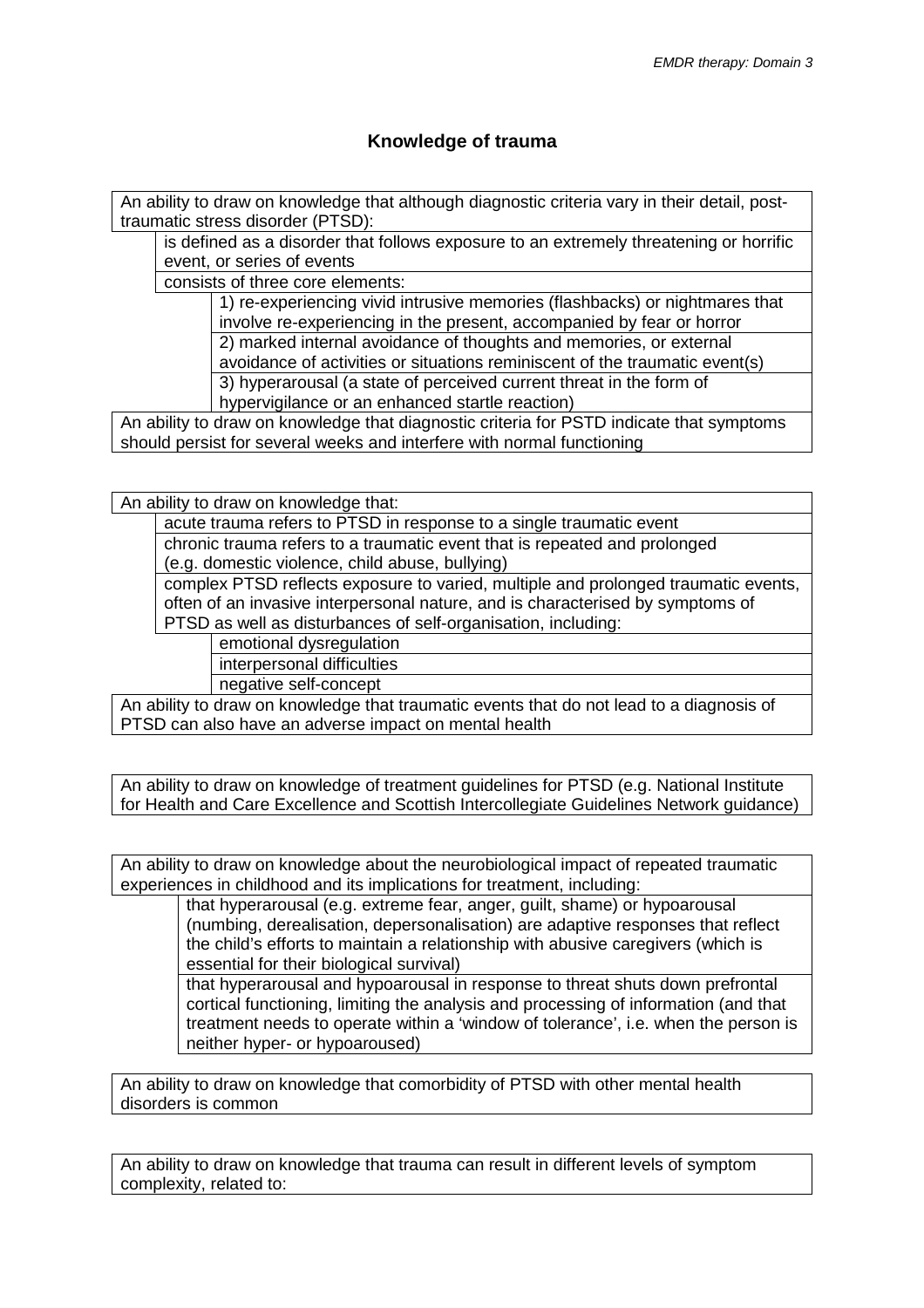the duration and severity of trauma to which the person has been exposed the resilience of the person